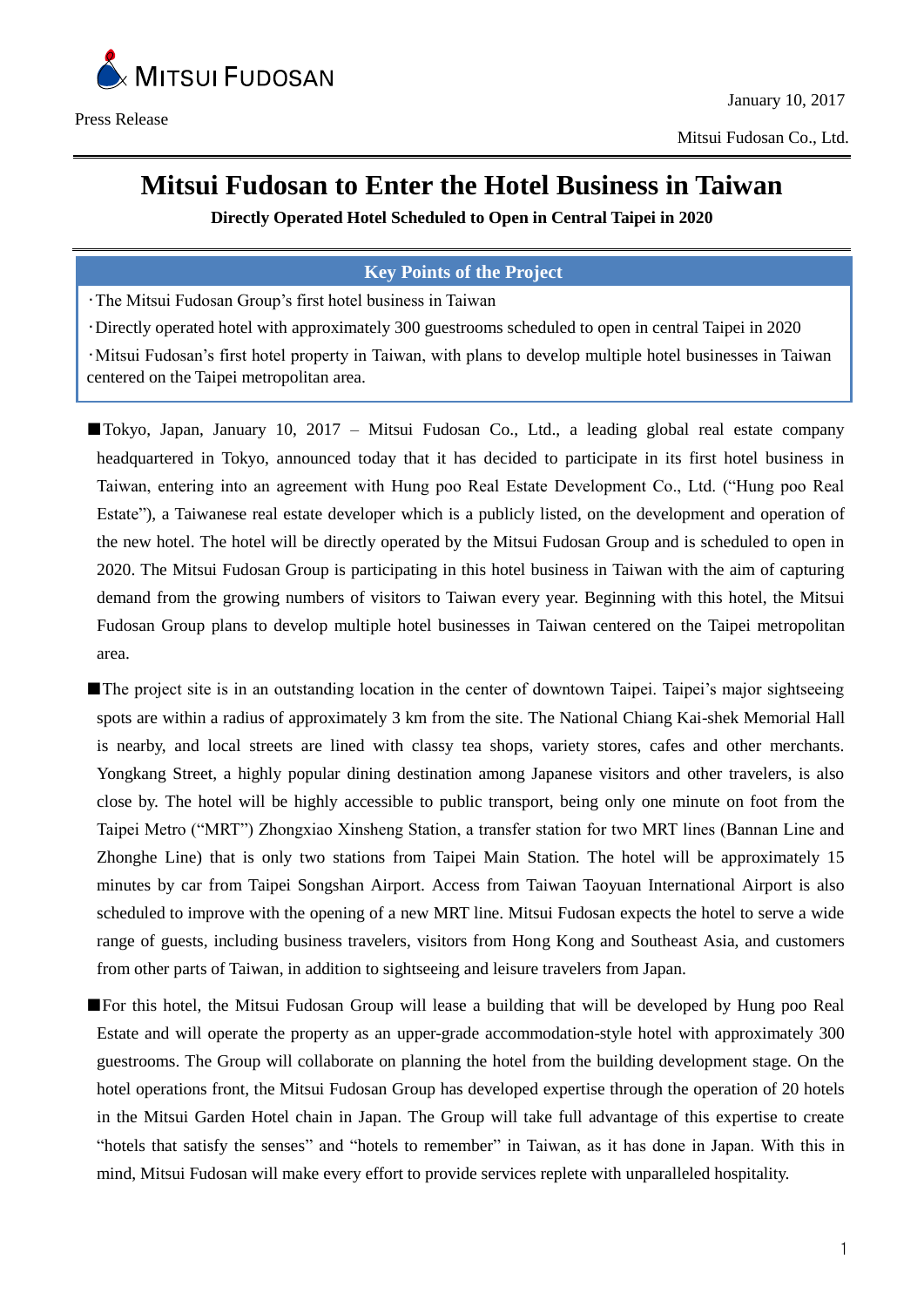

Central Taipei

## 【**The Mitsui Fudosan Group's Business in Taiwan**】

In January 2016, the Mitsui Fudosan Group opened Mitsui Outlet Park Linkou, the Group's first business in Taiwan. In September 2016, the Mitsui Fudosan Group decided to join the Mitsui Outlet Park Taichung Port (tentative name) project, which will become its second Mitsui Outlet Park facility in Taiwan. Project development is underway with plans to open the facility in 2018. For further business expansion, the existing Mitsui Fudosan Asia Ltd. Taipei Branch was upgraded and on September 13, 2016, Mitsui Fudosan Taiwan Co., Ltd., a Taiwanese subsidiary, was established. Going forward, using the subsidiary as an investment base, development plans include commercial facilities and hotels throughout Taiwan, as well as housing sales, logistics facilities, and multi-use development projects.

#### 【**The Mitsui Fudosan Group's Hotel Business**】

The Mitsui Fudosan Group is expanding its hotel business with Mitsui Garden Hotel as its core brand. The Mitsui Garden Hotel chain operates 20 facilities in Japan as lodging-focused hotels with approximately 5,400 guestrooms. Currently, Mitsui Garden Hotel Nihonbashi Premier (tentative name), Mitsui Garden Hotel Otemachi (tentative name) and other facilities are under development. In future, the Mitsui Fudosan Group will continue to proactively implement new hotel initiatives in major metropolitan areas and core regional cities.

In addition, the Mitsui Fudosan Group is engaged in a resort business with properties such as Haimurubushi on Kohama Island in Okinawa Prefecture, NEMU HOTEL & RESORT in Shima City, Mie Prefecture, and Toba Hotel International in Toba City, Mie Prefecture. The Group also conducts an overseas business, with properties including Halekulani, a hotel in Hawaii, U.S.A, and the St. Regis Hotel & Residences in Singapore.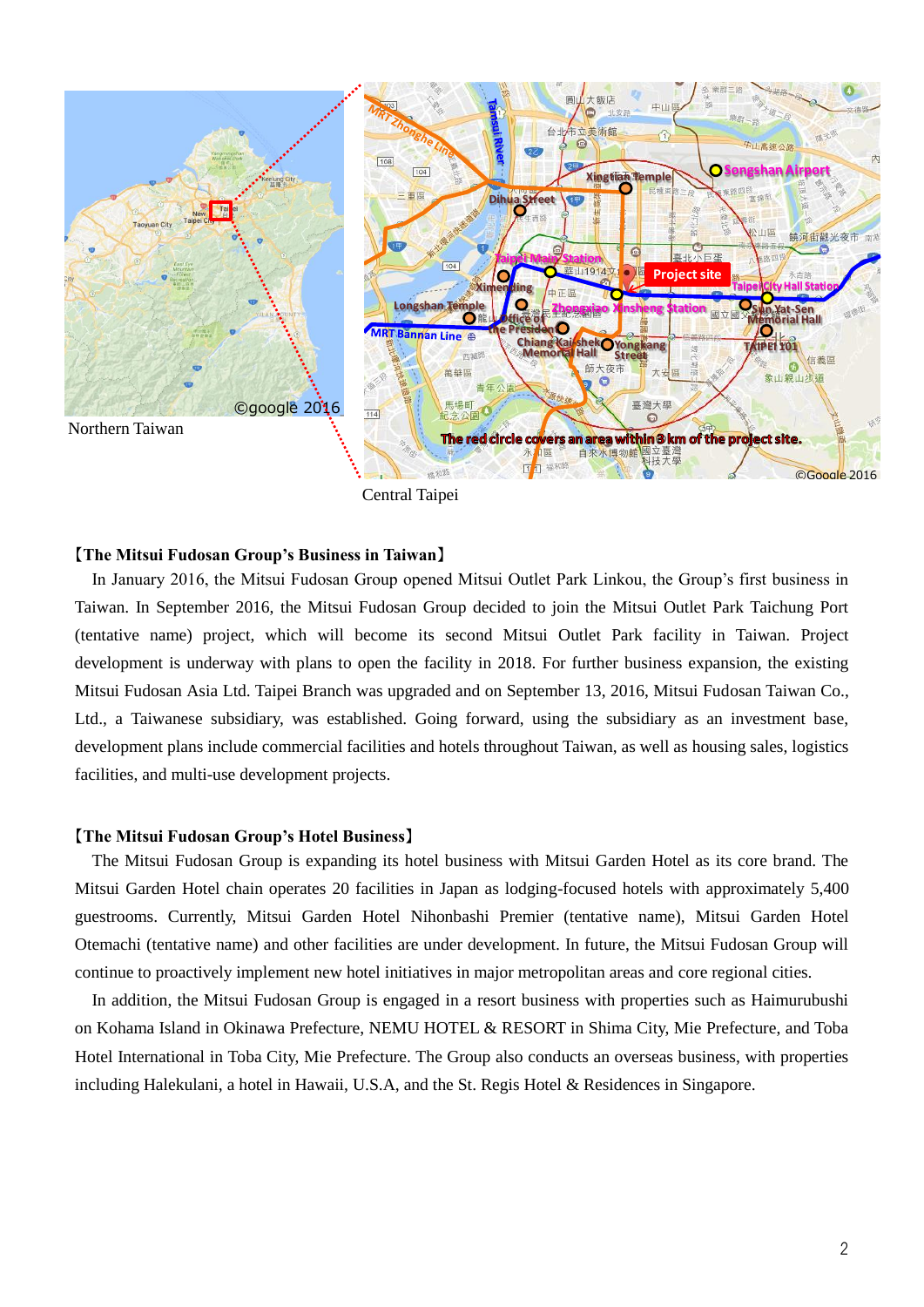## 【**Mitsui Fudosan's Overseas Strategy**】

The Mitsui Fudosan Group has positioned overseas business as one of its growth areas. Under the Group's "Innovation 2017 Stage II" medium-term business plan through fiscal 2017, announced in May 2015, the Group is planning to execute investments of approximately ¥550 billion in Europe, the Americas and Asia over a period of three years from 2015 to 2017. At present, the Group is making steady progress with those investments.

In Asia, Mitsui Fudosan is actively capturing growing consumption and contributing to local areas while aggressively promoting its business to quickly expand its earnings. Mitsui Fudosan is advancing six commercial facility projects in Asia. Mitsui Outlet Park KLIA Sepang opened in Kuala Lumpur in May 2015, and there are plans to open LaLaport facilities in Shanghai and Kuala Lumpur. Mitsui Fudosan is also actively engaged in the housing business in Malaysia, Singapore, Thailand, Indonesia, and China, and is expanding development projects in Asia.

### 【Hung poo Real Estate】

Hung poo Real Estate Development Co., Ltd. is a publicly listed real estate developer mainly engaged in the development and sale of housing and offices.

(Total assets: 20.28 billion NTD, Net assets: 11.42 billion NTD, Revenue: 5.05 billion NTD, Net income: 1.46 billion NTD, Foreign stock ownership ratio: 27.5% (as of December 2015))

| Location                | Lane 10, Sec. 3 Zhongxiao East Road, Da'an District, Taipei City, Taiwan                    |
|-------------------------|---------------------------------------------------------------------------------------------|
| Access                  | One minute walk from Zhongxiao Xinsheng Station (MRT Bannan Line, MRT                       |
|                         | Zhonghe Line)                                                                               |
|                         | * Two stations from Taipei Main Station and four stations from Taipei City Hall             |
|                         | <b>Station</b>                                                                              |
|                         | 15 minutes by car from Taipei Songshan Airport                                              |
| Site Area               | Approximately 15,823 ft <sup>2</sup> (Approximately 1,470 m <sup>2</sup> )                  |
| Above Ground            | Approximately 150,695 ft <sup>2</sup> (Approximately 14,000 m <sup>2</sup> )                |
| <b>Total Floor Area</b> |                                                                                             |
| Structure               | 17 floors above ground and 5 below                                                          |
|                         | (Includes hotel from 1st to 17th floors, restaurant on 1st floor and parking on 1st to      |
|                         | 5th basement floors)                                                                        |
| Guestrooms              | Approximately 300 (average floor area of 290 ft <sup>2</sup> (27 m <sup>2</sup> ) per room) |
| <b>Business Format</b>  | The Mitsui Fudosan Group will lease a building that will be developed by Hung poo           |
|                         | Real Estate.                                                                                |
| Name of Hotel           | Pending                                                                                     |
| Scheduled Opening       | $2020$ (planned)                                                                            |

【Project Overview】